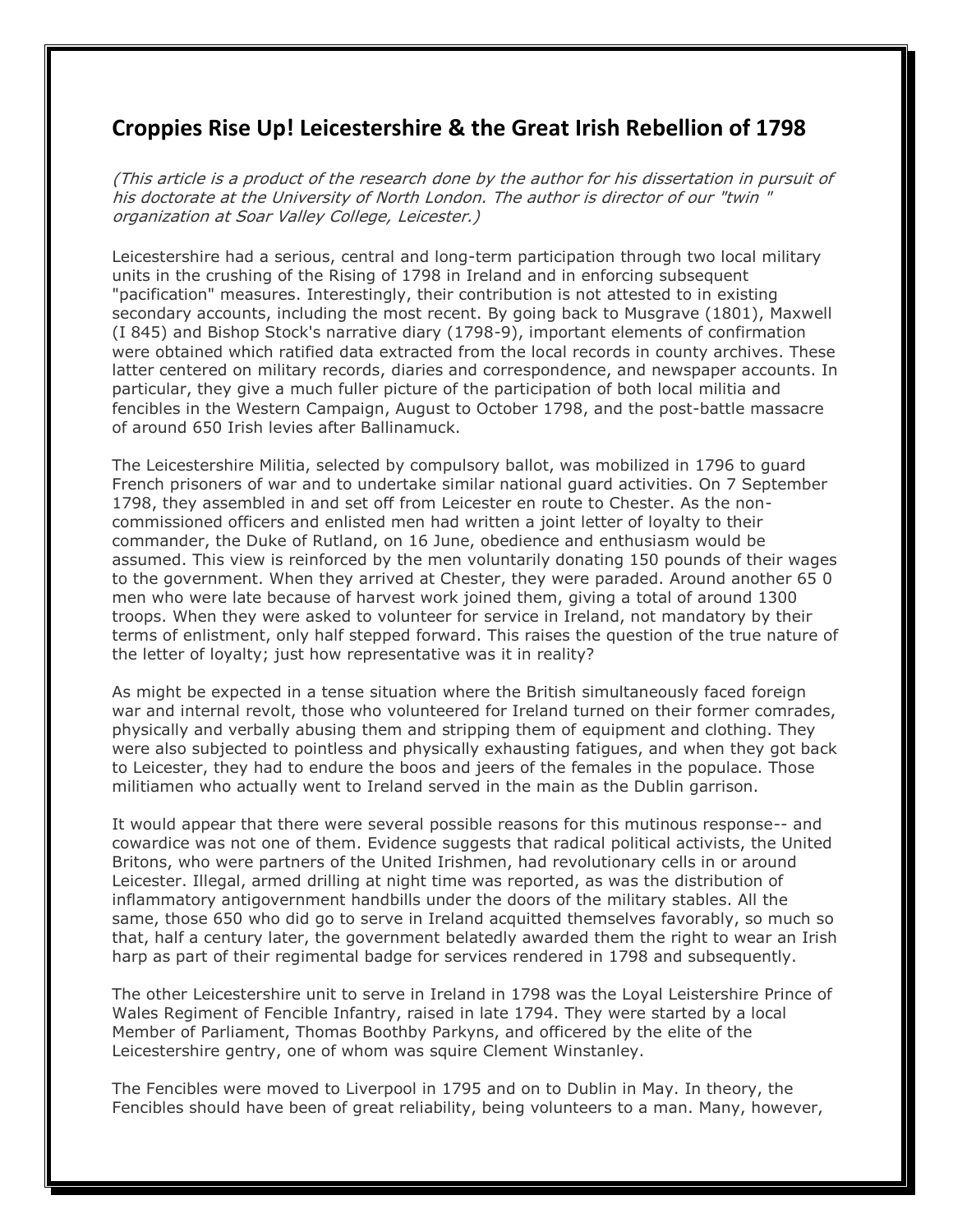were physically disabled by weight, age and health factors and large numbers were returned to England as being unfit for service in Ireland. For example, in the actual campaign, a Captain Russell who was captured and shot at Tobercurry was aged seventy, an extraordinary age for a man on active frontline duty.

Like the militia, the Fencibles donated seven days pay in March 1798 to assist with government expenses. They were stationed at Killala on the coast of Mayo. On 22 August when Humbert's French fleet arrived, unidentified, a group of Fencibles rashly rowed out to meet the fleet and were promptly made prisoners. (Incredibly, the Fencibles made the same mistake when a second French fleet arrived in October. The French landed no troops but took two officers and six privates of the Fencibles as prisoners.) After the French had disembarked, the Fencibles and other defenders were outnumbered and fled. The arriving French force included two United Irish leaders, Matthew Tone and Bartholomew Feelong. Although many Irish flocked to join Humbert's Republic of Connaught, there was a basic culture clash between the politically informed French troops and the conservative-minded Irish peasant levies. This militated against effective cooperation and action.

At the battle of Castlebar (27 August), Franco-Irish pluck and the element of surprise caused the loyalist forces, including the Leicester Fencibles, to retreat so precipitately that the Irish call this engagement "the races of Castlebar." Despite further Franco-Irish successes, their advance was stopped and finally crushed at the **Battle of Ballinamuck**. To show the extent of the involvement of the Leicester Fencibles, extracts from the following letter from one of their officers (unidentified) are offered:

 ... for 4 or 5 days our advanced guard frequently came up with the enemy's rearguard and killed several, so that we passed the wretches laying dead on the road and by the side, such mangled bodies you never saw it was dreadful to behold them - but they plundered all the gentlemen's houses as they passed of their wine and whiskey, so that numbers were overtaken drunk on the road and cut to pieces. I assure you we have not had our clothes off for 3 weeks, having been encamped wherever we halted, which at times was not longer than 3 to 5 hours.

 We encamped at Ballynamuck that day and for 3 days were engaged on Court-Martials on the rebels. Blake (a Rebel General) and 9 of the Longford Militia, who joined the rebels, were hanged the day after the action, and several men were condemned (about 60) and marched off with the Army to Carrick on Shannon, where we left them.

By 23 September, loyal forces had advanced to and retaken Killala. Winstanley and a group of Fencibles escorted fifty captured French troops to Dublin and then returned to assist in the reoccupation of Killaia. The subsequent "pacification" campaign in the West was as cruel as the annihilation of the Irish peasant levies after Ballinamuck. To their credit, the Leicester Fencibles appear to have been uniquely well behaved, earning a letter of appreciation from the "chief citizens" of Kiliala marking the Fencibles' performance.

Readers who know American history will be interested to know that the regular Leicester Regiment, the 17th Foot, was part of the British force defeated at Yorktown. Archaeologists in the United States have found buttons on the Yorktown site emblazoned with the number 17.

Leicester today is a diverse city with a substantial Anglo-Irish and Asian population. Both groups were a part of a cast of adults and young people who performed in the 1998